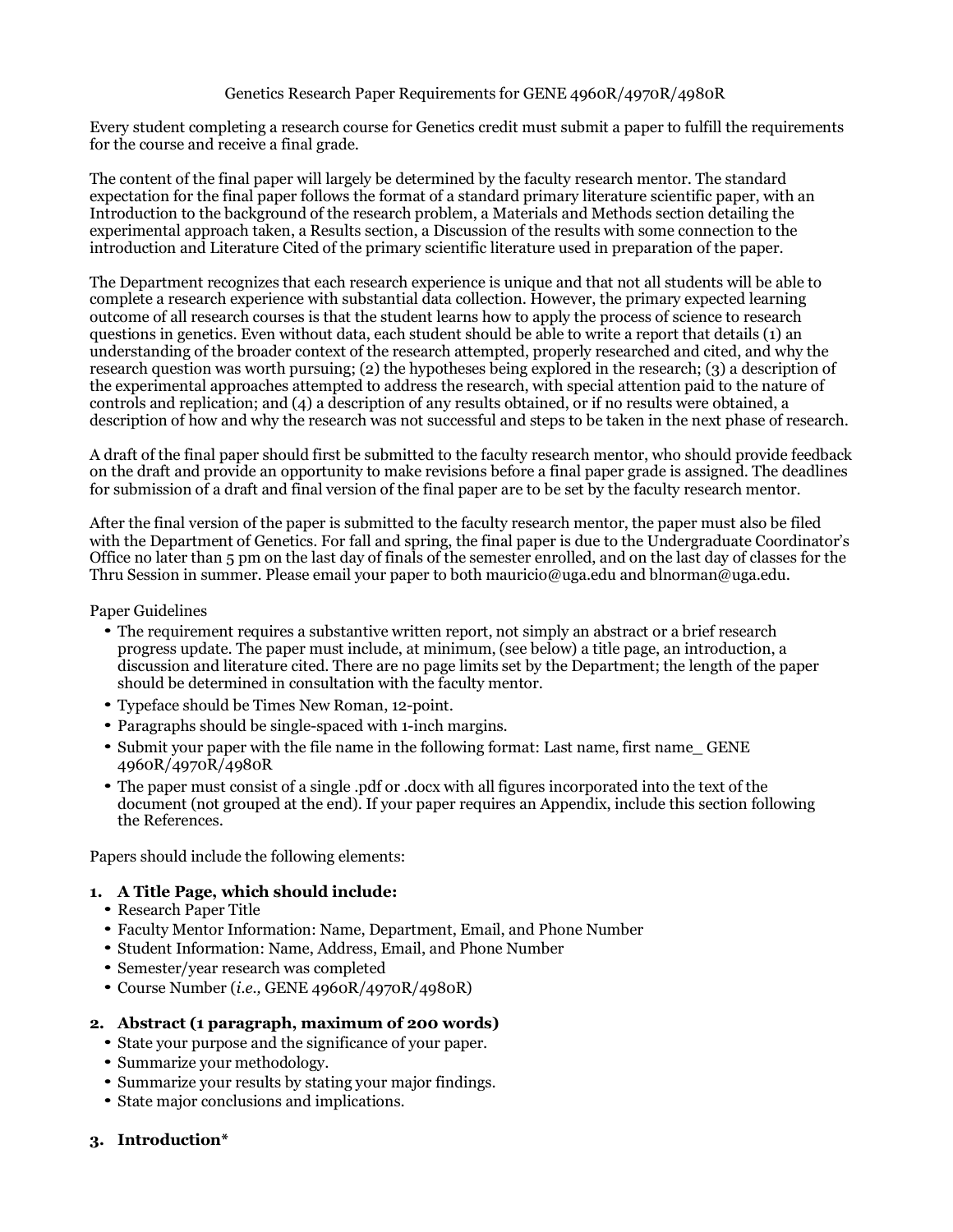- Present tense: Write the Introduction in present tense.
- Key terms: Define key terms so that readers in other disciplines will understand them.
- Explicit language: Use explicit language (e.g. "we hypothesize") as it helps the reader to find the key parts of you study, such as your statement of purpose.
- 2-5 paragraphs: The Introduction is often in the range of two to five paragraphs long

Broad to narrow: Focus the Introduction around the hypothesis, specific questions, or aim of your study. Start with what is known: provide context and background information about what is known on your topic. Then move to what is NOT known. Pinpoint the gaps and limitations of previous studies. Include several citations in the Introduction, not just one or two. What were the limitations of those studies that make the results uncertain? Hypothesis: Your Introduction should end with your hypothesis or specific question and explain your approach to the research problem.

## **4. Methods\***

- Past tense: Write your Methods section in past tense (e.g. "We measured…"), as you've already completed the research.
- Voice: The Methods section is the one place in your paper where you may opt to use passive voice. (Remember: passive voice emphasizes the action and object: "The sample was placed under the microscope." Active voice emphasizes the subject: "We placed the sample under the microscope."
- Recipe for replication: The Methods section should give a clear overview of how the research study was conducted: it is the recipe for the study. It gives sufficient information so that someone else could replicate the study.
- Narrative structure: This section should be written as a narrative, not as directives. For example, instead of writing "Place the sample under the microscope," say either "The sample was placed under the microscope," or "We placed the sample under the microscope."
- Subsections: The Methods section should be written in paragraph form. You can break your methods into smaller sections with subheadings (discuss related methods together) to help with organization.
- Details: The Methods section should contain information about the materials used to coduct the study, experimental conditions, and study subjects.
- Rationale: As you describe your actions during the experiment, explain your rationale for the any protocol you developed. If you capped a test tube immediately after adding a solute to a solvent, why did you do that? (That prompts two questions: why did you cap it, and why did you cap it immediately?) Provide rationale as a way to explain your thinking to potential critics.

# **5. Results (if you have any)\***

- Past tense: Write your Results section in past tense (e.g. "We analyzed…"), as the events have already occurred.
- Summarize: In the Results section, data, observations, and findings should be summarized, without being interpreted.
- Tables, equations, charts, and figures: Include tables and figures (images or graphs) to present findings clearly and concisely.
- Contextualize: Do not begin the Results section with tables and figures. Present some context in paragraph form before you incorporate your exhibits.
- Tables and figures must include a title, a number, and a brief description (Table 1, 2, 3…).
- Most often, tables and figures appear in the text just after they are mentioned.
- A table is identified by a heading, which should go above the table.
- A figure is identified by a caption, which should go below the figure.
- The title should be a brief phrase stating the type of analysis or a sentence summarizing the major result seen in the figure.
- All figures and tables should be referred to in the body of the paper (i.e. "see Table 1") and need to be numbered in the order they are discussed in the paper.
- Describe trends that emerge: The reader can go to a table or figure to get data themselves: the Results section should give a higher-level summary. Which significant data do you want your readers notice? What are the overall results that a table shows? Remember: do not interpret what your data means in the Results section: save your interpretation for the Discussion section.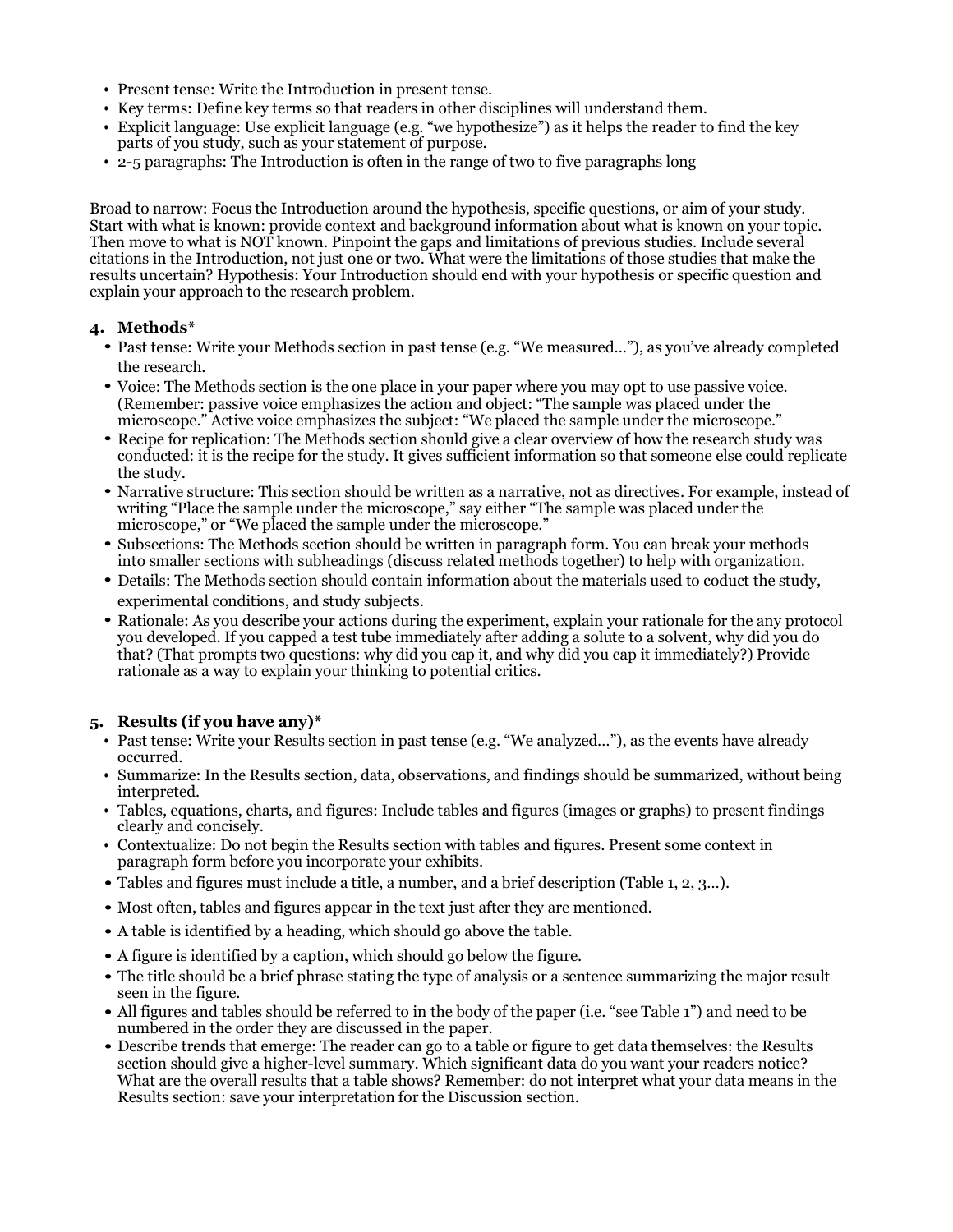# **6. Discussion (whether you have results or not)\***

- Present tense: Write the Discussion section in present tense.
- Interpretation: The Discussion section should interpret your results and convey why they are important.
- Reverse Introduction: The Discussion section can be represented by inverting the cone of your Introduction. Answer the question you asked at the end of the Introduction. Support your conclusion. Defend your conclusion. Give the big picture.
- Address hypothesis: The Discussion section starts by answering the question asked at the end of the Introduction. Explain whether or not your data support your hypothesis. Remember, data do not prove or disprove a hypothesis; rather they add support for or do not provide support for a hypothesis.
- Anomalous data: Acknowledge any anomalous data or deviations from what you expected.
- Claims: Refer to evidence to derive conclusions about the process you're studying.
- Avoid overreaching: Avoid overstating your findings in the Discussion section. Focus on the interpretations you can support with evidence, and avoid coming to conclusions that are not supported.
- Previous work: Discuss your findings in relation to other research: say how your results fit into the context of the literature.
- Limitations: State limitations of your research. Anticipate the criticisms that readers may have and defend your conclusions against those criticisms.
- Implications: At the end, give the big-picture implications of your research. What is the relevance of your findings beyond the experiment? Also, consider where future research might further develop your findings.

# **7. Literature Cited\***

- Start the Literature Cited section on a new page.
- All literature sources that were cited in your paper must appear in the reference section. Only cite materials that were referenced in your paper.
- Journals often have their own citation styles. You may follow the citation format of a scientific journal in your research field for your paper. Alternatively, you may use the Scientific Style and Format Name-Year format, as specified in the Council of Science Editors (CSE) :

Last-name, First-initial. Year. Paper title. Journal title. Volume: page numbers.

• For the Literature Cited page in the CSE Name-Year format, list all references alphabetically by first author's last name. If there is more than one study by the same author, list them in date order (oldest to newest). Use hanging indent for the second line of each reference:

In-text Citations

- In the body of your paper, use reference citations to give credit to the people who have written the articles you use.
- When you refer to someone else's work, paraphrase or summarize rather than quoting.
- If you are following the style guide and citation format from a scientific journal in your research field, then follow their guidelines for in-text citations.
- If you are following the CSE Name-Year format for your references, then your in-text citations should be in the following format: (Author Year).

## *Example:*

…the adult brain can have multiple cilia, and cells in the bronchial epithelium can have hundreds of cilia (Afzelius 2004).

## *Example of citation appearing as part of a sentence:*

Kartagener (1933) defined an inherited human syndrome that showed the unusual combination of bronchiectasis.

When a work has one or two authors, cite both surnames and the date of publication.

## *Example:*

It has also been suggested that cilia, which protrude into the extracellular space, act as antennae to receive extracellular signals (Singla and Reiter 2006).